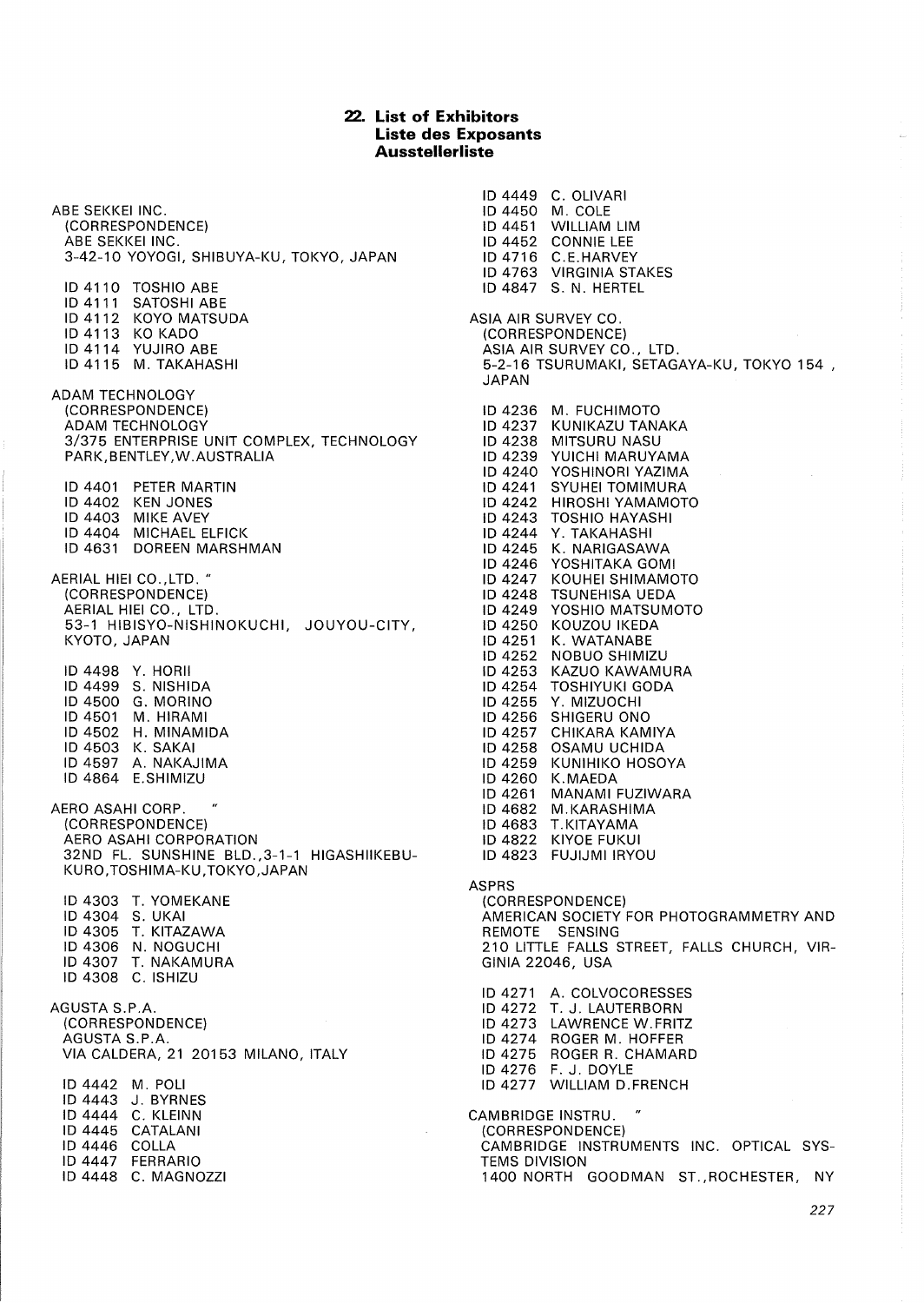14692, USA

ID 4205 G. JAYNES ID 4206 R. MARTINO ID 4207 T. VENVERTLOH ID 4208 S. Y. LAW ID 4209 K. YEUNG ID 4210 HIROTA **UEMOTO** ID 4212 KITAGAWA ID 4213 SASAKI ID 4214 AKIBA ID 4215 TANAKA ID 4216 MIYAGI ID 4217 ONO ID 4218 MATSUI<br>ID 4219 OHNO ID 4219 ID 4840 HENRI AUDIRAC ID 4845 J.NGAI ID 4846 NELSON CHAN CARL ZEISS JENA (CORRESPONDENCE) KOMBINAT VEB CARL ZEISS JENA CARL-ZEISS-STR. 1, JENA 6900, G.D.R. ID 4116 MARCKWARDT ID 4117 HAENEL, WOLFGANG ID 4118 DIETE, NORBERT ID 4119 BAUER, GERHARD ID 4120 SCHWARZ, GEROLD ID 4121 VOIGT,K.DIETMAR ID 4122 BARTHELMES, N. ID 4123 ZAHN, HORST ID 4124 VOIGT, KLAUS ID 4125 BILLHARDT,DIETER ID 4126 ROSZDEUTSCHER,K. ID 4127 SZANGOLIES ID 4128 SCHWDARZBACH, K. ID 4129 EWALD, ANDREA ID 4700 K.KITANO ID 4701 M.KAMIYAMA ID 4858 MUELLER D. ID 4859 ISHIO Y. CARL ZEISS,OK (CORRESPONDENCE) CARL ZEISS CO., LTD. 22 HONSHIO-CHO, SHINJUKU-KU, TOKYO, JAPAN 160 ID 4001 H. TEICHERT ID 4002 R. KOLLER ID 4003 A. HELLMEIER ID 4004 D. COLLISON ID 4005 R. SCHWEHEL ID 4006 D. W. BERLING ID 4007 K. P. KIM ID 4008 R. KLESSEN ID 4009 J. BRAUN ID 4010 A. BREYER ID 4011 E. CLERICI ID 4012 D. MONDON ID 4013 H. ROSENGARTEN ID 4014 N. HORIE ID 4015 H. SCHMIDT ID 4016 H. SHIONO ID 4017 H. FOEDISCH ID 4018 T. TAKAHASHI ID 4019 E. SASANUKI ID 4020 N. MORIMOTO

ID4021 J. BROCK ID 4022 K. ARIMA ID 4023 Y. KATOH ID 4736 D.HOBBIE ID 4737 KRUCK ID 4738 KELLER ID 4739 KRESSE ID 4740 A.KRIENG ID 4741 SCHWEBEL ID 4837 K.A.EVENSEN ID 4838 H.N.BACHKE ID 4839 M.NAKAO ID 4865 JUAN C. AMBAO CATERP. MITSUBISHI " (CORRESPONDENCE) SHIN CATERPILLER MITSUBISHI LTD. 3700 TANA, SAGAMIHARA-SHI, KANAGAWA, JAPAN ID 4262 YOICHI OONO ID 4263 SHIGEHITO HIRATA ID 4264 TOORU AKITA ID 4265 MASAHIRO HIROIKE ID 4266 SHINGO INOUE ID 4267 TADAHIRO SAKAI ID 4268 NAOMI YOKOYAMA ID 4269 S. HIRABAYASHI ID 4270 TAKASHI NAGATA CNES  $\mathbf{u}$ (CORRESPONDENCE) CENTRE NATIONAL D'ETUDES SPATIALES 18 AVENUE EDOUARD BELIN-31056 TOULOUSE CEDEX FRANCE ID 4365 CARPUAT GUY ID 4366 COULBEAUX CLAIRE ID 4367 CHABREUIL ALINE ID 4368 LE R. CLAUDE ID 4369 TABARIE NICOLE ID 4370 VEZI LUCIEN ID 4834 GERARD BLONDEAU ID 4853 A. MORITA ID 4854 Y. MAEDA ID 4855 N. TANI CORE INC. (CORRESPONDENCE) CORE INC. 4-3-2-206 SHIBA, MINATO-KU, TOKYO, JAPAN ID 4456 Y. MATSUMOTO ID 4457 0. MURAKAMI ID 4798 YOSHIO SUDO DAINIPPON SCREEN CO. (CORRESPONDENCE) DAINIPPON SCREEN MFG. CO., LTD. 4-CHOME, HORIKAWADOURI TERANOUCHI AGARU, KAMIJYO-KU, KYOTO, JAPAN ID 4513 N. KANEMATSU ID 4514 N. KANEMATSU ID 4515 S. MORIWAKI ID 4516 N. INAMOTO ID 4517 K. HASEGAWA ID 4518 M. OKUMURA ID 4519 R. SHIMOKAWA ID 4520 K. SHIMIZU ID 4758 M.MURAKAMI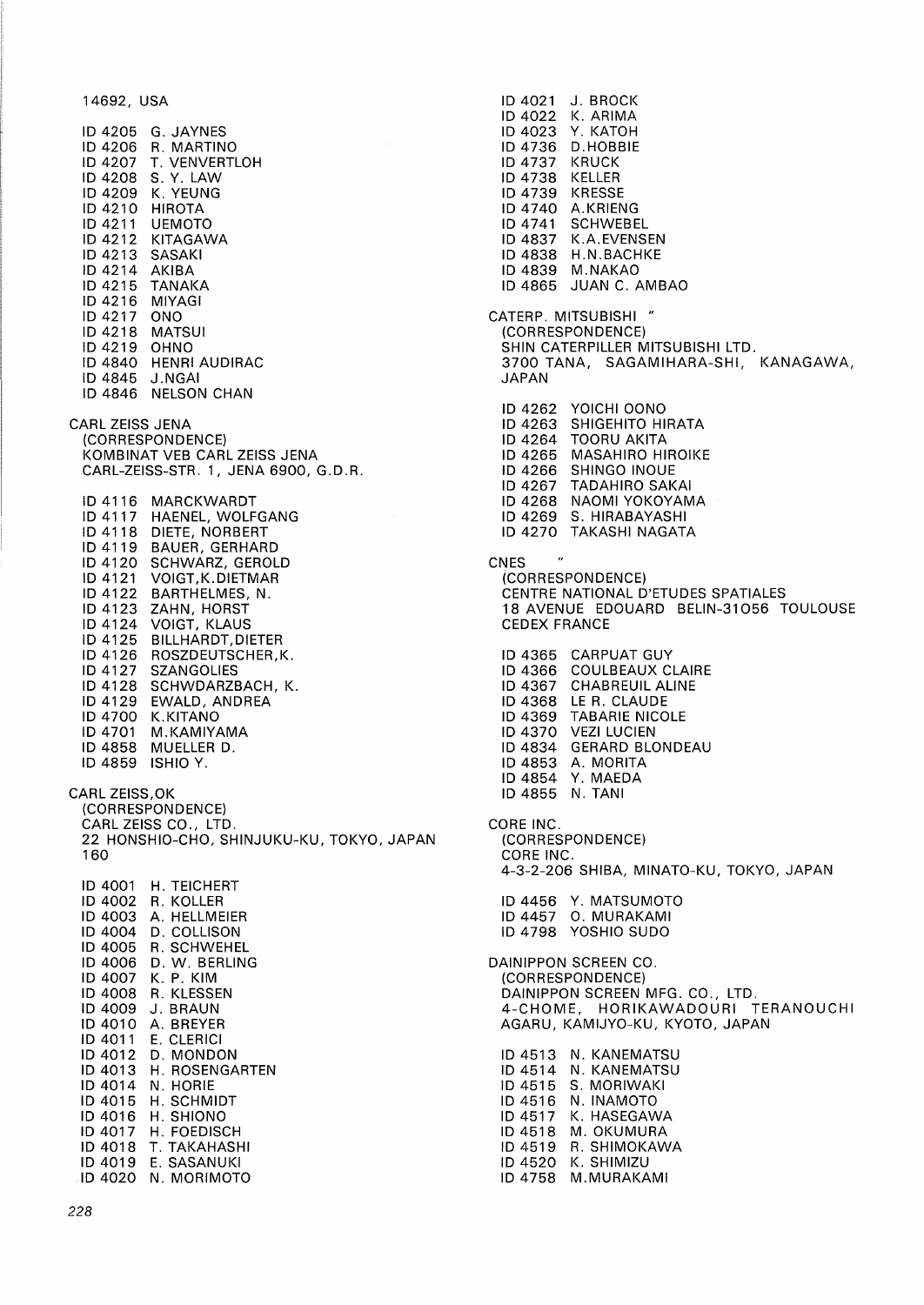ID 4759 A.YAMAUCHI EASTMAN KODAK CO. " (CORRESPONDENCE) EASTMAN KODAK COMPANY 343 STATE STREET, ROCHESTER, NEW YORK, USA ID 4278 H. MAKISHIMA ID 4279 YASUO VAN ID 4280 N. MURAKOSHI<br>ID 4281 TOSHIKAZU OHI TOSHIKAZU OHISHI ID 4282 TAKAYA KURODA ID 4283 DAIHEI ISHIDA ID 4284 T. FUKUSHIMA ID 4285 BIN TAGAWA ID 4286 EIZO IIJIMA ID 4287 HIROSHI ARITA ID 4288 JOHN J. GRAHAM ID 4289 G. VANCAMPEN ID 4290 PAUL VOGT ID 4291 BILL REED ID 4292 FRANK PARRISH ID 4293 BARBARA SOLTAS ID 4294 NG LAI TECK ID 4295 WILLIAM LEE ID 4296 WALTER LUSICK ID 4297 TAKUYA SAWADA ID 4298 DAVID P. BIEHN ID 4299 KAMEO TANAKA ID 4300 HAKARU INADA ID 4301 MOTOSHI KARASAWA ID 4302 MASAKI MORITA<br>ID 4744 TONY TONG TONY TONG ID 4745 WEN TUAN PANG ID 4746 HO KAI CHI ID 4747 HWANG YEN YAO ID 4748 MASAKO NAKAHARA ID 4749 TOMIKO KAWATO EOSAT (CORRESPONDENCE) EARTH OBSERVATION SATELLITE COMPANY 4300 FORBES BLVD., LANHAM, MARYLAND 20706, USA ID 4233 P. M. P. NORRIS ID 4234 R. P. MROCZYNSKI ID 4235 JOSEPH GATTO ID 4715 DEBRA WILLIAMS ID 4856 J. GATTO ID 4857 R. MIZOCZYNSKI ERS-DAC (CORRESPONDENCE) EARTH RESOURCES SATELLITE DATA ANALYSIS CENTER MESONIC 39 MORI BLD.,2-4-5 AZABUDAI, MINATO-KU, TOKYO, JAPAN ID4412 M. NISHIJIMA ID 4413 A. IWASHITA ID 4414 K. TONOIKE ID 4415 H. KUBOTA ID 4416 T. ARAI

EUROSENSE

ID 4417 T. KACHI

(CORRESPONDENCE) EUROSENSE TECHNOLOGIES J.VANDER VEKENSTRAAT 158 B-1810 WEMMEL

ID 4742 J.-P.DE MOOR ID 4743 H.BREEMERSCH ID 4743 H.BREEMERSCH ID 4874 EMILE MAES ID 4874 EMILE MAES **FINNMAP OY** (CORRESPONDENCE) FINNMAP OY P.O. BOX 75 (TEOLLISUUSKATU 15) 00511 HEL-SINKI, FINLAND ID 4422 SVEN WIK ID 4423 NINA WIK ID 4424 PAAVO MARTINMAA ID 4425 HEIKKI LUUKKONEN ID 4426 KYOSTI LAAMANEN ID 4427 R. ROUTSALAINEN G.D. T. A. (CORRESPONDENCE) G.D. T. A. 18 AVENUE ED. BELIN 31055-TOULOUSE FRANCE ID 4381 SURETTE DANIEL ID 4382 JEAN P. PARIS ID 4850 DELSOL J. P. ID 4851 MYRIAM ARMAND ID 4860 FOFANA MAMADOU GALILEO SISCAM (CORRESPONDENCE) GALILEO SISCAM S.P.A. VIA A. EINSTEIN 26, 50013 CAMPI BISENZIO FL, ITALY ID 4174 F. FRANCINI ID 4175 F. FLAMIGNI ID 4176 G. C. CAPANNI ID 4177 A. CABRUCCI ID4178 M. NARDINI ID 4179 M. ROMANO ID 4180 M. C. ROMANO<br>ID 4181 N. FEDI **ID 4181** ID 4182 E. MUCIACCIA ID4183 A. PAMPALONI ID 4184 P. COTOGNI ID 4185 M. R. COTOGNI ID 4186 R. GALETTO ID 4187 M. C. GALETTO ID 4188 M. CAPPON ID 4189 V. MAGNELLI **GEMS OF CAMBRIDGE** (CORRESPONDENCE) GEMS OF CAMBRIDGE LTD. CARLYLE HOUSE, CARLYLE RD., CAMBRIDGE, U. K. CB4 3DN ID 4750 NICK CHISNALL ID 4751 JOHN ALLAN HASSELBLAD ENG. (CORRESPONDENCE) HASSELBLAD ENGINEERING AB YONEDA BUILDING 17-20, SHIMBASHI 6-CHOME MINATO-KU, TOKYO

ID 4742 J.-P.DE MOOR

ID 4228 RUNE LARSSON ID 4229 NORIKAZU ITO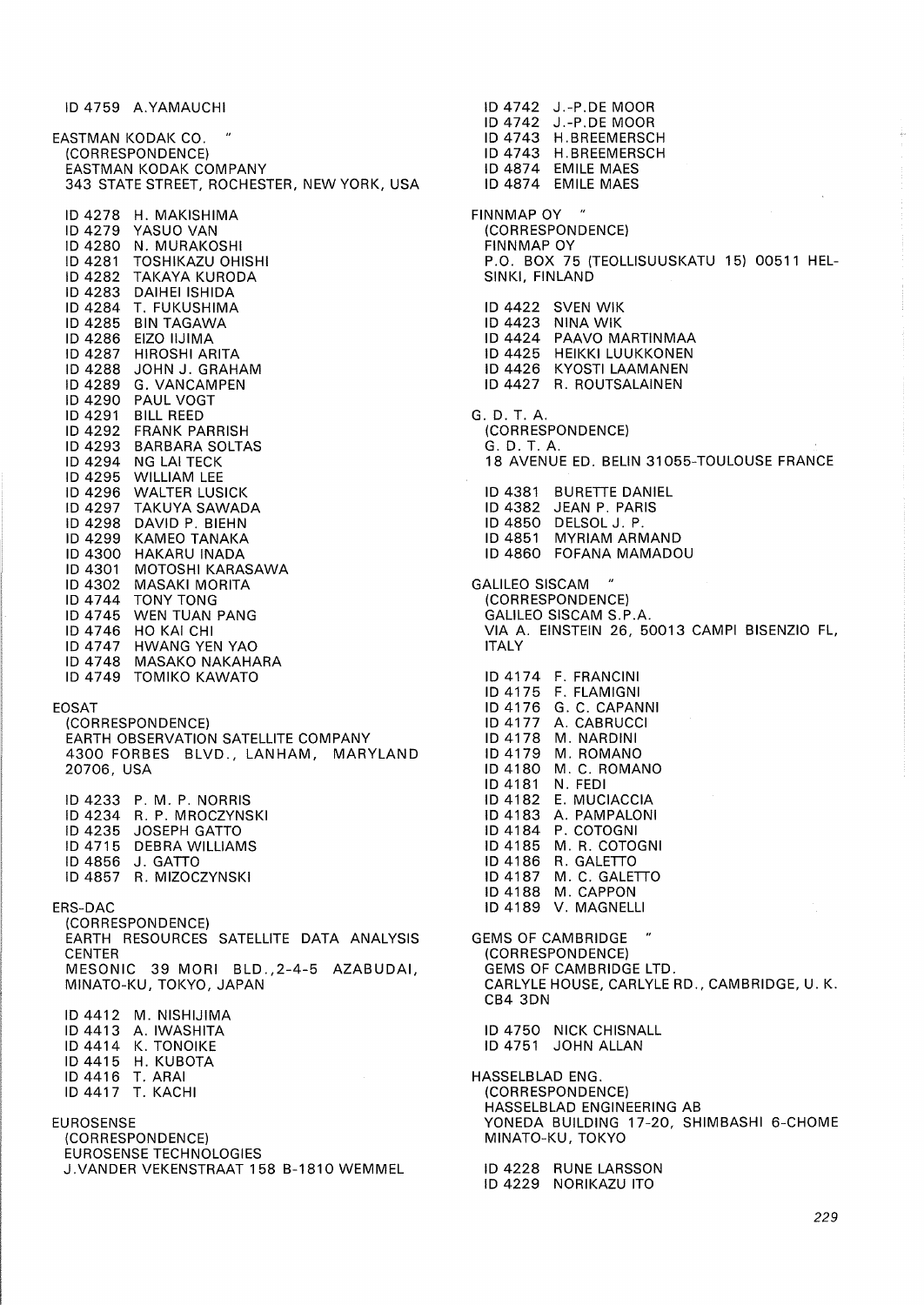ID 4230 HIDEAKI TOBE ID 4231 HIROSHI YASHIMA ID 4232 R. NAGAMINE IMAGE & MEASUREMENT (CORRESPONDENCE) IMAGE & MEASUREMENT, INC. 3F SHIMADA-BLD., 7-18-10 NISHISHINJUKU, SHINJUKU-KU, TOKYO, JAPAN ID 4562 H. NASHIMOTO ID 4563 K. YORIMITSU ID 4564 A. OONISHI ID 4565 Y. NAKAHIRA ID 4566 K. ARIMA INPHO GMBH " (CORRESPONDENCE) INPHO GMBH, STUTTGART SMARAGDWEG 1, D-7000 STUTTGART 1, F.R.G. ID 4139 OLAF HELLWICH ID 4140 HERMANN KLEIN ID 4141 RUDIGER KOTOWSKI ID 4142 HEINRICH SCHEWE ID 4143 MANFRED SIGLE ID 4144 KURT SINNREICH ID 4145 EMIL WILD INTERGRAPH CORP. (CORRESPONDENCE) INTERGRAPH CORPORATION ONE MADISON INDUSTRIAL PARK, HUNTSVILLE, ALABAMA 35807, USA ID 4073 TOM CALE ID 4074 HEIDE SCHWEIKART ID 4075 T. HAINSWORTH ID 4076 GEORGE JONES ID 4077 ASHOKI SUJANANI ID 4078 JON DYKSTRA ID 4079 DAN DOUD ID 4080 RICH GRADY<br>ID 4081 DOUG GERUI DOUG GERULL ID 4082 TERESA PUGH ID 4083 MISAKO ITOH ID 4084 GORDON CUTLER ID 4085 STEVE CLARK ID 4086 TROY JOHNSTON ID 4087 JAY GALLAGHER ID 4088 DAVID WICK<br>ID 4089 BRUCE HARP **BRUCE HARRISON** ID 4090 H. NASHIMOTO ID 4091 K.YORIMITSU ID 4092 MASAAK HARA KOHZO WATANABE ID 4094 S. KAWAMURA ID 4095 HIDEO KARASAWA ID 4096 MIKIHIKO TABATA<br>ID 4097 MASARU KIKUCHI MASARU KIKUCHI ID 4098 H. KOBAYASHI ID 4099 KENGO OOSAKI ID 4100 T. R. PACK ID4101 T. NAMARITANI ID 4102 BILL LOVE ID 4671 ORRIN LONG ID 4672 H.MOLKARAIE ID 4673 K. H. LEE ID 4674 L. S. LEE ID 4675 J. ULC ID 4866 Y.TACHIBANA

JEC CO., LTD. (CORRESPONDENCE) JEC CO., LTD. 2-15 TANIMACHI, HIGASHI-KU, OSAKA, JAPAN ID 4478 K. ARITA ID 4479 0. HOSHIDA ID 4480 J. KANETSUNA ID 4481 M. YAMAKAWA ID 4482 A. KIMOTO ID 4483 Y. HIGASHIHARA ID 4484 T. MIFUNE ID 4485 T. MORIOKA ID 4486 Y. TAKEDA ID 4487 Y. HORITA K & M ENTERPRISE CO. (CORRESPONDENCE) K & M ENTERPRISE CO., LTD. 2-17-5 SUMIYOSHI, KOUTOU-KU,TOKYO, JAPAN 135 ID 4507 MASUMI ATSUKAWA ID 4508 Y. SHIRAISHI ID 4509 MASAHIKO OGAWA ID 4510 TERUO HAYASHIDA ID 4511 KOGI NITTA ID 4512 TOSHIHARU TAKABA KERN & CO.,LTD AARAU (CORRESPONDENCE) ASCO INTERNATIONAL CO.,LTD 1-1-8 MOMOI, SUGINAMI-KU, TOKYO, JAPAN ID 4053 AKIRA MIURA ID 4054 IKUZO ASO ID 4055 HIDEO KIKUCHI ID 4056 M. UCHIYAMA ID 4057 H. HASHIMOTO ID 4058 Y. MAKIGUCHI ID 4059 YUHKO IDA ID 4702 M.FISCHBACHER ID 4703 LOUIS COGAN ID 4704 D.HUNTER IP 4705 DAVE HARBOUR IP 4706 F.GAUFROID ID 4707 TIM ROBERTS ID 4708 JIM BETHEL lb 4709 TRAVERSARI ID 4710 LIZ WEHRLI<br>ID 4755 M.F.BIZZINI M.F.BIZZINI ID 4756 WERNER BERNER ID 4764 WALDOMIRO ALMEIDA ID 4861 JON HESCOCK KIMOTO & CO., LTD. " (CORRESPONDENCE) KIMOTO & CO., LTD. 2-9-22 SHINJUKU, SHINJUKU-KU, TOKYO, JAPAN 160 ID 4567 K. KOMATSU ID 4568 T. KOTAKI ID 4569 Y. FUKUOKA ID 4570 H. NAKAGAWA ID 4571 K. YOSHIDA ID 4572 Y. OHSHIO ID 4573 Y. OKADA ID 4574 N. ANDO ID 4575 T. ARAKAWA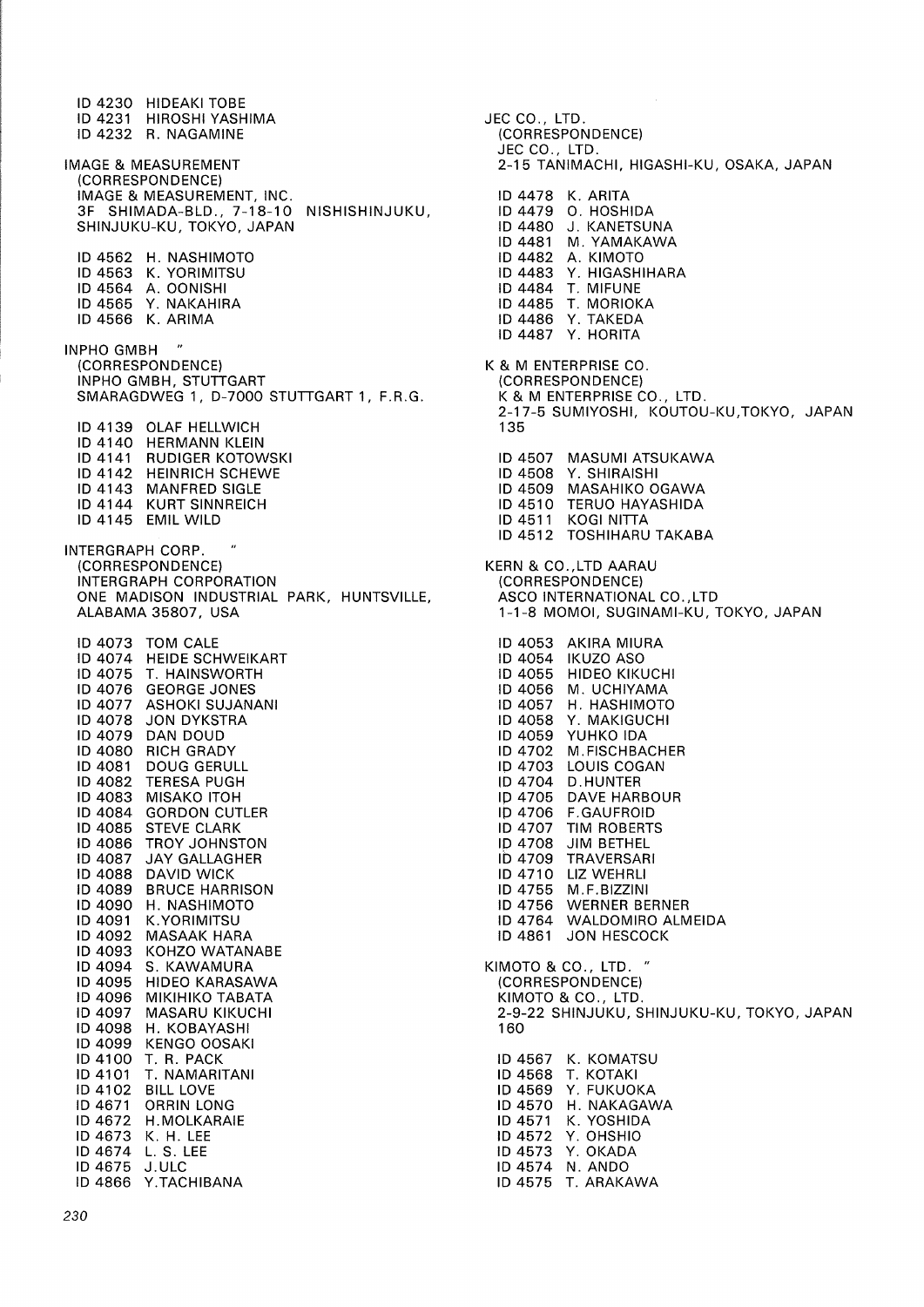ID 4576 T. NAMIMATSU ID 4577 U. KIMOTO ID 4578 F. KAWAHARA ID 4579 T. USUI ID 4580 M. FURUYA ID 4581 Y. ENDO ID 4582 S. KUBO ID 4583 M. KIMURA KINOKUNIYA CO. ,LTD " {CORRESPONDENCE) -0- -0- ID 4843 T.TAMADA ID 4844 M.ASHINA KOKUSAI KOGYO CO. " {CORRESPONDENCE) KOKUSAI KOGYO CO., LTD. 6-2 CHIYODA-KU, TOKYO, JAPAN 102 ID 4598 TOSHIMASA KURODA ID 4599 MASAO KOUZU ID 4600 KENJI HONGO ID 4601 JUNICHI ISHII ID 4602 T. HORIUCHI ID 4603 YUKIO AKAMATU ID 4604 NAOKO MONMA ID 4607 KENICHIRO KOJIMA ID 4608 NAOKO HOSHINO ID 4609 TAKASHI MORITA ID 4610 JUNICHI KOSEK! ID 4611 AKIRA NISHIMURA ID 4612 KAZUO FURUKATA ID 4613 SADAMI FUJII ID 4614 EIJI KADONO ID 4615 T. KOBAYASI ID 4616 AKIMASA IWASE ID 4617 TATSUHIDE NAKANE ID 4620 KAORU KODAKA ID 4621 KOJIRO HIRAI ID 4622 MASATO ABE ID 4623 HIROTO SAEKI ID 4624 HIDEKI KITAGAWA ID 4625 YOSHIO HASEBE ID 4626 SAKUZO INOUE MACDONALD DETTWILER {CORRESPONDENCE) MACDONALD DETIWILER AND ASSOCIATES LTD. 3751 SHELL ROAD, RICHMOND, BRITISH COLUM-BIA, CANADA ID 4103 DAVID HAWKINS ID 4104 DANIEL MURRAY ID 4105 WATSON LAING ID 4106 PAUL RUFLI ID 4107 BRUCE SHARPE ID 4108 NANCY MINIELLY ID 4109 JOHN MACDONALD ID 4863 RALPH BAKER MARUBUN CORP. {CORRESPONDENCE) MARUBUN CORPORATION 8-1 NIHOMBASHI ODEMMACHO, CHUO-KU, TOKYO 103 JAPAN ID 4220 KATSUNOBU TAMADA ID 4221 A. TSUKAMOTO

MEDAS CO., LTD. {CORRESPONDENCE) MEDDAL HK CO., LTD. 1901, TUNG WAI COMMERCIAL BLD., 109-111, GLOUCESTER RD., HONG KONG ID 4408 HOLON S. W. WONG ID 4409 YANG MING HUI ID 4410 NI WEN ID 4411 REN WEI CHUN MITSUBISHI E.CO. {CORRESPONDENCE) MITSUBISHI ELECTRIC CORPORATION 2-3 MARUNOUCHI 2-CHOME, CHIYODA-KU, TOKYO 100, JAPAN ID 4771 M.KIMATA ID 4771 M.KIMATA ID 4772 M.DENDA ID 4772 M.DENDA ID 4773 A.DOI ID 4773 A.DOI ID 4774 T.KODERA ID 4774 T.KODERA ID 4775 M.AMADA ID 4775 M.AMADA ID 4776 M.UEDA ID 4776 M.UEDA ID 4777 T.UENAGA ID 4777 T.UENAGA ID 4778 N.KAMIJI ID 4778 N.KAMIJI ID 4779 S.SEKINE ID 4779 S.SEKINE ID 4780 M.ONO ID 4780 M.ONO ID 4781 H.TANAKA ID 4781 H.TANAKA ID 4782 K.OSKI ID 4782 K.OSKI ID 4783 S.KUZUOKA ID 4783 S.KUZUOKA ID 4784 M.TANAKA ID 4784 M.TANAKA ID 4785 S.YAMAMOTO ID 4785 S.YAMAMOTO ID 4786 S.YANAGIMOTO ID 4786 S.YANAGIMOTO ID 4787 M.FUJIWARA ID 4787 M. FUJIWARA ID 4841 T.HIRANO ID 4841 T.HIRANO ID 4842 M.OGAWA ID 4842 M.OGAWA MITSUI P.C. INDUST. {CORRESPONDENCE) MITSUI PETROCHEMICAL INDUSTRIES LTD. 3-2-5 KASUMIGASEKI, CHIYODA-KU, TOKYO, 231

ID 4222 TOSHIKI ISHIZAWA ID 4223 KENJI NUMASAWA ID 4224 MASAO NAKASHIMA ID 4225 TAKESHI FUWA ID 4226 JIMMY D. CAIN ID 4227 T. KANISAWA ID 4766 R.HARA ID 4767 R.MORITA ID 4768 Y.YAMAUCHI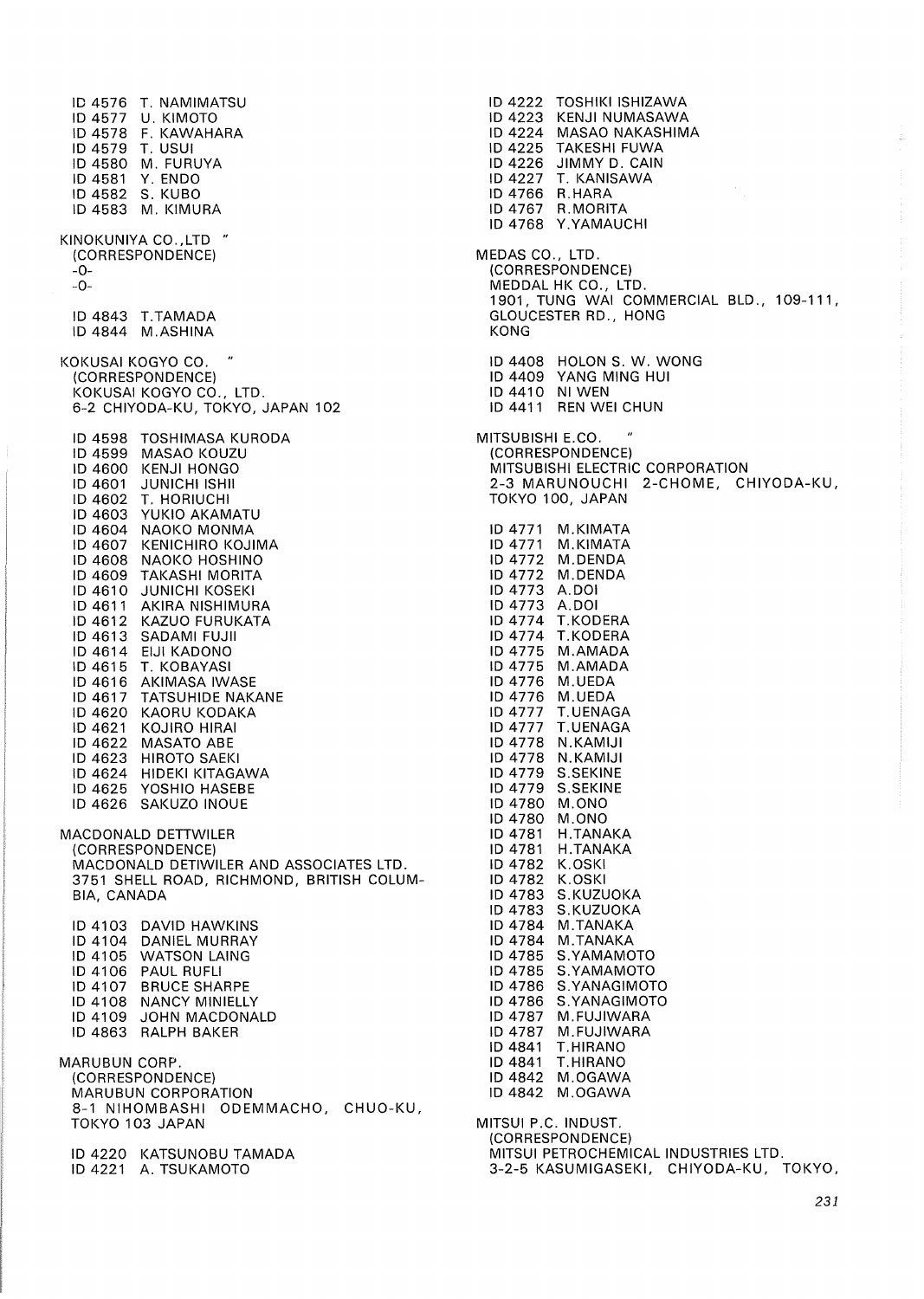JAPAN 100

ID 4521 S. TAMURA ID 4522 K. AIHARA ID 4523 T. MURAMOTO ID 4524 K. NAKAMURA ID 4525 H. EZAWA ID 4867 M. 001 ID 4868 A. MORI MITSUI ZOSEN SYSTEMS (CORRESPONDENCE} MITSUI ZOSEN SYSTEMS RESEARCH INC. 6-4, TSUKIJI 5-CHOME, CHUO-KU, TOKYO, JAPAN ID 4060 Y. YAMASHITA ID 4061 D. TURNER ID 4062 T. KIKUMA ID 4063 Y. WATANABE ID 4064 T. TOHMA ID 4065 T. ESAKI ID 4066 T. YOKOTA ID 4067 T. FUJIKI ID 4068 N. MIYAKE MIZOGUCHI MFG. CO. (CORRESPONDENCE} MIZOGUCHI MFG. CO.,LTD NAGAKUTE-CYO, AICHI-GUN, AICHI PREF., JAPAN ID 4467 T. SADA ID 4468 K. KITA ID 4469 K. KITAMURA ID 4470 Y. TACHIKAWA ID 4471 M. OGASAWARA ID 4472 A. ONO ID 4473 0. NAKANO ID 4474 Y. SUGIURA ID 4475 Y. NAKAYAMA ID 4476 K. KAWABATA ID 4477 I. NAKAI MUTOH INDUST. (CORRESPONDENCE} MUTOH INDUSTRIES LTD. 3-1-3 IKEJIRI, SETAGAYA-KU, TOKYO, JAPAN ID 4526 T. IKEDA ID 4527 M. HAYAKAWA ID 4528 Y. SONODA ID 4529 M. TAKEUCHI ID 4530 T. OKAYAMA ID 4531 M. WATANABE ID 4791 TAKAHASHI ID 4792 UEHARA ID 4793 TANAKA ID 4794 TOMIZU ID 4795 HASEGAWA N. C. M. CO. (CORRESPONDENCE} N. C. M. CO. 4-33-22 HAKUSAN, BUNKYO-KU, TOKYO, JAPAN ID 4405 SATOSHI YANAGIDA ID 4406 NORIHISA OHNO ID 4407 MASTRA RIADIKA NASDA (CORRESPONDENCE} NATIONAL SPACE DEVELOPMENT AGENCY OF

JAPAN 2-4-1 HAMAMATSU-CHO, MINATO-KU, TOKYO 105, JAPAN ID 4392 Y. ISHIZAWA ID 4393 H. SUZUKI ID 4394 KATSUMI WATANABE ID 4395 M. KONDO ID 4396 KEIKO OMURA ID 4397 JUNJI OSA ID 4398 HIDEKO KASAHARA ID 4399 S. KOIZUMI ID 4400 AKIO KAGIYA ID 4836 KEIKO YOSHIDA NEC CORP. (CORRESPONDENCE} NEC CORPORATION 7F MITA KOKUSAI-BLD., 1-4-28 MITA, MINATO-KU, TOKYO, JAPAN ID 4371 HIDEAKI KOYAMA ID 4372 NOBUYASU ITO ID 4373 MINORU MURATA<br>ID 4374 MOTOKO YADA MOTOKO YADA ID 4375 YUTAKA OHNO<br>ID 4376 HIROMU KASH ID 4376 HIROMU KASHIHARA<br>ID 4377 TAKESHI KIKUCHI TAKESHI KIKUCHI ID 4378 K. NARIKAWA<br>ID 4379 K. NAKADA K. NAKADA ID 4380 OSAMU HASHIDATE ID 4796 TOMOKO IIDA SATOMI OZEKI ID 4875 K.NISHIHARA ID 4876 KAORU TANAKA NEXUS INC. (CORRESPONDENCE} NEXUS INC. 3-11 KANDA NISHIKI-CHO, CHIYODA-KU, TOKYO, JAPAN 101 ID 4827 N.IKE ID 4828 N .OCHIFUJI ID 4829 C. KOBATA ID 4830 T.OKUNO NIHON BINARY CO. (CORRESPONDENCE} NIHON BINARY CO., LTD. MINAMIZUKA-BLD.,2-17-3 SHIBUYA, SHIBUYA-KU, TOKYO, JAPAN ID 4383 T. YOSHIMIZU ID 4384 TATSUYA HATSUNO ID 4385 KIYOSHI IKEDA ID 4386 HAL SHUSTER ID 4387 PAUL HUTTON ID 4717 YOKO YAMAMOTO ID 4718 KAORI INOUE ID 4719 MICHIKO HARA NIHON C. G. CO. (CORRESPONDENCE} NIHON COMPUTER GRAPHIC CO., LTD. 510-5 KAMO, ICHIHARA-CITY, CHIBA, JAPAN ID 4650 M.SHIMANO ID 4651 Y.MIYAHARA ID 4652 H.HIKICHI

ID 4653 K.SHIRAO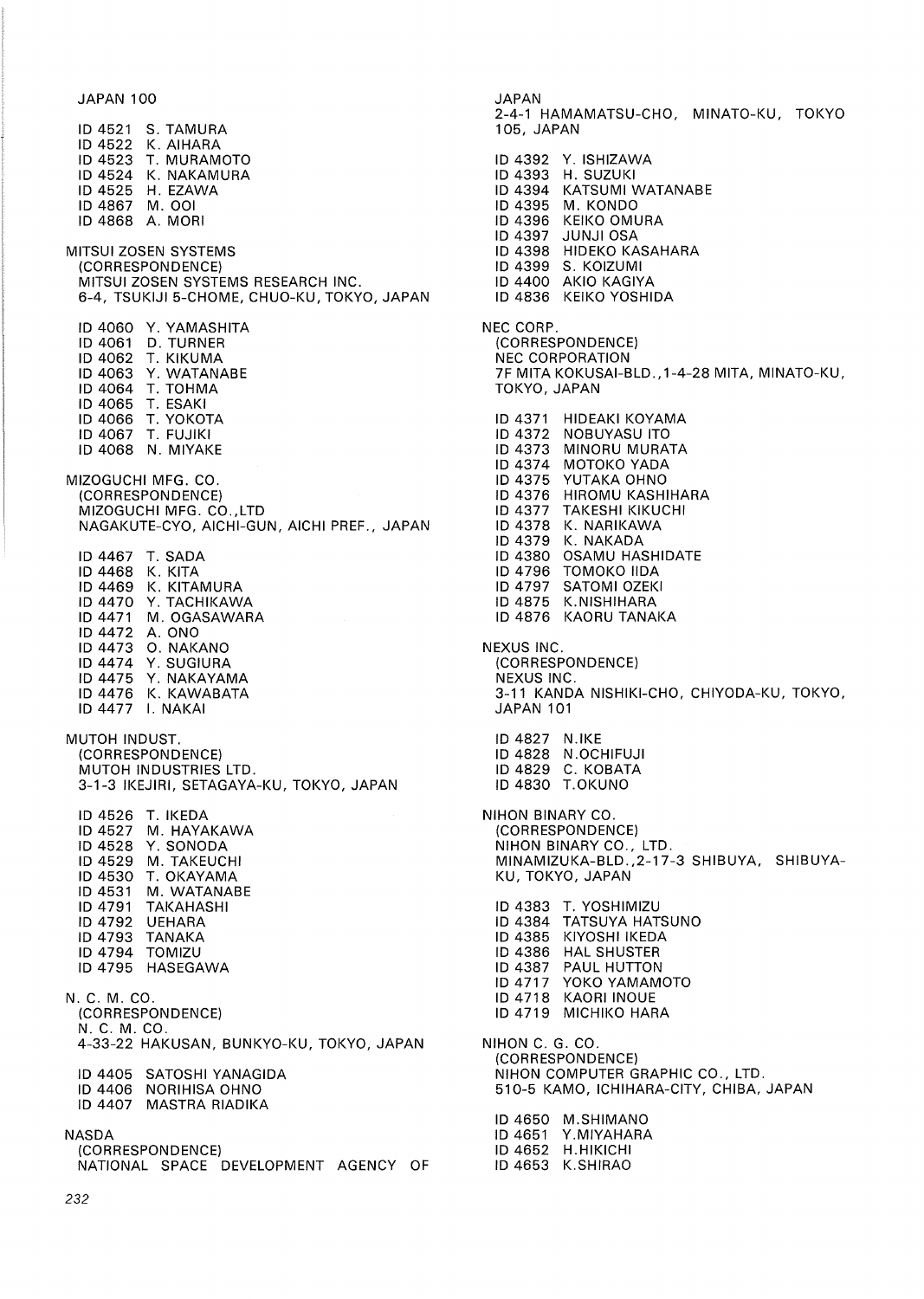ID 4654 T.OTAWA ID 4655 S.SAITO ID 4656 M.TAKAKURA ID 4657 T.OGAWA ID 4658 S.SAITO ID 4659 Y.TANAKA ID 4660 DAN PALUMBO NIKON CORP. {CORRESPONDENCE) NIKON CORPORATION FUJI-BLD., 3-2-3 MARUNOUCHI, CHIYODA-KU, TOKYO, JAPAN 100 ID 4632 M. ENDO ID 4633 S.AKIYAMA ID 4634 M.SUGIURA ID 4635 M.FUJISAWA ID 4636 K.ITO ID 4637 H.OHYAMA ID 4638 S.KOBAYASHI ID 4639 Y.NAKAGAWA ID 4640 Y.ASANO ID 4641 S.KURAMOCHI ID 4642 S.TAKACHIO ID 4643 K.TAKANASHI ID 4644 K.KAMEDA ID 4645 T.MARUYAMA ID 4646 T.HONMA ID 4647 A.TAKAHAMA ID 4648 Y.KURODA ID 4649 N.NAKAZAWA ID 4799 K. SAKAI ID 4800 T. SUZAKI ID 4801 M. MAEDA NISSHO IWAI CORP. {CORRESPONDENCE) NISSHO IWAI CO.,LTD. 2-4-5 AKASAKA, MINATO-KU, TOKYO, JAPAN ID 4190 KIMIAKI TOKUMARU ID 4191 TRACY WALKLET ID 4192 DONN WALKLET ID 4193 DON SEGAL ID 4711 M.SAKAMOTO OPTO RESEARCH CO. {CORRESPONDENCE) OPTO RESEARCH CO., LTD. 1-46-4 ASAGAYAKITA, SUGINAMI-KU, TOKYO, JAPAN ID 4388 HIDEO MURAOKA ID 4389 TSUTOMU OHKURA ID 4390 YOSHITAKA MATSUO ID 4391 TATSUO TAKAHASHI PASCO CORP. {CORRESPONDENCE) PASCO CORPORATION 7-10-20 AKASAKA, MINATO-KU, TOKYO, JAPAN ID 4532 MAKOTO INOUE ID 4533 HARUO TAKEUCHI ID 4534 HIROSHI OIKAWA ID 4535 EIICHI HASHI ID 4536 HIDEKI ISHII ID 4537 OSAMU IMAI ID 4538 H. SAKASHITA ID 4539 TADASHI SASAGAWA

ID 4540 TAKASHI YAMAMOTO ID 4541 T. NAKAMURA ID 4542 UTAKA YAMADA ID 4543 HIDEYUKI MIYOSHI ID 4544 HIROHIDE KUSUDA ID 4545 YOUICHI KATO ID 4546 MAYUMI YOGI ID 4547 KOUJI SAKUMA ID 4548 SHINJI ASADA ID 4549 M. TAKAHASHI ID 4550 HIROSHI TUTUMI ID 4551 SHINYA MATUO ID 4552 "OTHERS" ID 4553 "OTHRES"<br>ID 4554 "OTHERS" "OTHERS" ID 4555 "OTHERS"<br>ID 4556 "OTHERS" ID 4556 "OTHERS"<br>ID 4557 "OTHERS" ID 4557 "OTHERS"<br>ID 4558 "OTHERS" ID 4558 "OTHERS"<br>ID 4559 "OTHERS" "OTHERS" ID 4560 "OTHERS" ID 4561 "OTHERS" ID 4862 BILL D. WHEATON PHOTRON {CORRESPONDENCE) PHOTRON 6-12-15 JINGUUMAE, SHIBUYA-KU, TOKYO, JAPAN 150 ID 4760 JUNICHI TOYAMA ID 4761 TAKASHI TAKIMIZU ID 4762 NOBUE FUSE **QASCO** (CORRESPONDENCE) QASCO{N.S.W.) PTY. LIMITED 9 SEVEN HILLS RD.,BAULKHAM HILLS, N.S.W., P. O.BOX 233, AUSTRALIA ID 4627 KEITH STAPLEY ID 4628 LYN STAPLEY ID 4629 BERNIE MORIARTY ID 4630 SERGE ROSSI RESTEC (CORRESPONDENCE) REMOTE SENSING TECHNOLOGY CENTER OF JAPAN UNI-ROPPONGI BLD., 7-15-17 ROPPONGI, MINATO-KU, TOKYO 106, JAPAN ID 4458 A. MARUYAMA ID 4459 YASUSHI MURANAKA ID 4460 HITOSHI ISO ID 4461 SYOICHI UCHIYAMA ID 4462 YASUO MORIMOTO ID 4463 NOBUKAZU SATO SEIKO I. INC. {CORRESPONDENCE) SEIKO INSTRUMENTS INC. 31-1, KAMEIDO 6-CHOME, KOTO-KU, TOKYO 136, JAPAN ID 4661 R.KANOH ID 4661 R.KANOH ID 4662 R.HAYASHI ID 4662 R.HAYASHI ID 4663 K.SHINDO ID 4663 K.SHINDO ID 4664 S.KOBAYASHI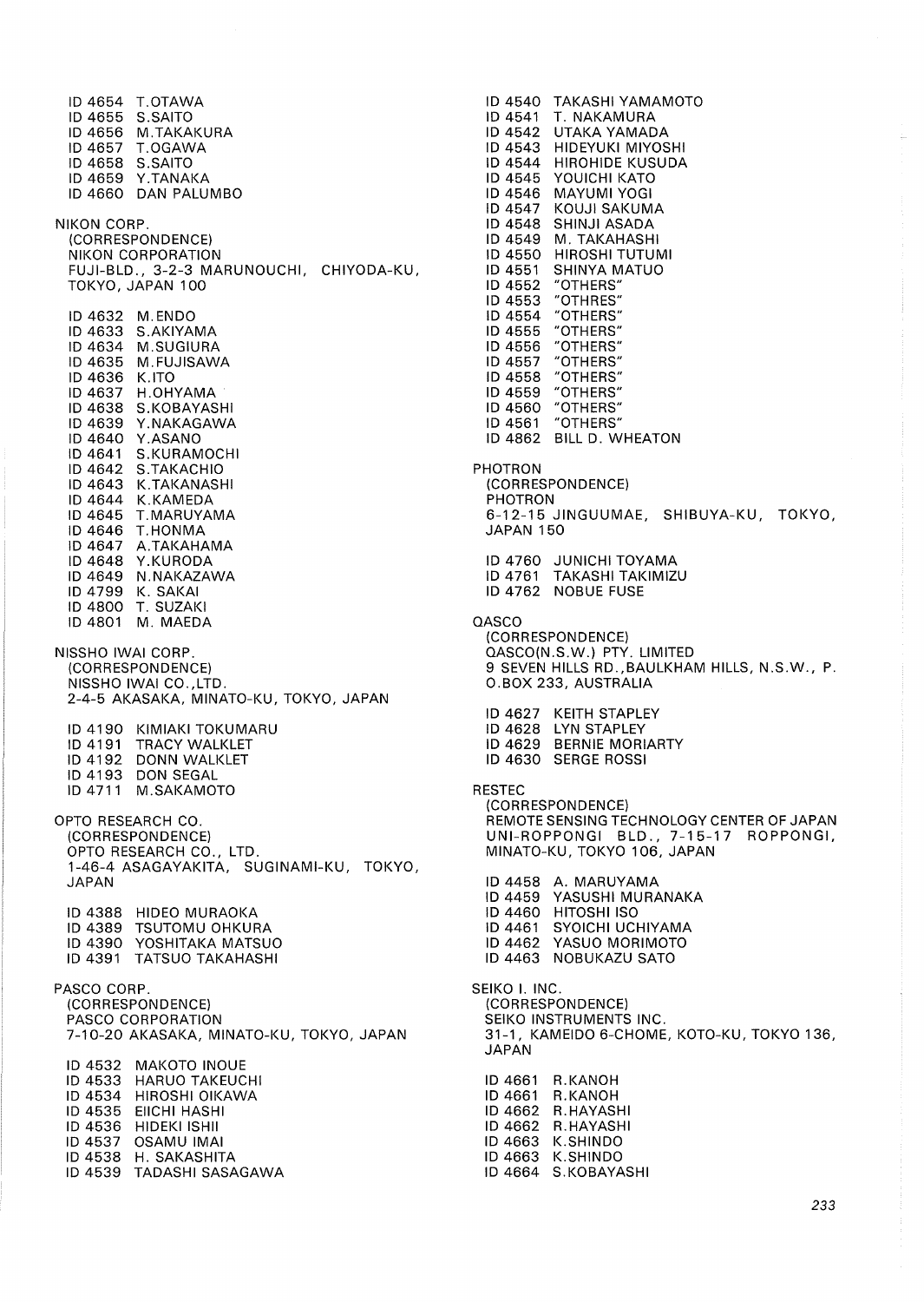ID 4664 S.KOBAYASHI ID 4665 Y.KITAHARA ID 4665 Y.KITAHARA ID 4666 T.TOMIYAMA ID 4666 T.TOMIYAMA ID 4667 K.ISHIYAMA ID 4667 K.ISHIYAMA ID 4668 S.KAWATANI ID 4668 S.KAWATANI ID 4669 M.KOBAYASHI ID 4669 M.KOBAYASHI ID 4670 Y.IWASAKI ID 4670 Y.IWASAKI SEIKOSHA CO. (CORRESPONDENCE) SEIKOSHA CO., LTD. 4-1-1 TAIHEI, SUMIDA-KU, TOKYO, JAPAN ID 4812 S. HISHIKARI ID 4813 M. EBIHARA ID4814 M. UENO SEP (CORRESPONDENCE) **SEP** 24 RUE SALOMKON DE ROTHSCHILD 92150 SUR-ESNES, FRANCE ID 4465 JEAN PAUL MOURY ID 4466 JEAN RENE SAMSON ID 4681 P.N.PASCAUD SHIMIZU CORP. (CORRESPONDENCE) SHIMIZU CORP. LTD. 4-15-33 SHIBAURA, MINATO-KU, TOKYO, JAPAN 108 ID 4453 Y. MUKAWA ID 4454 SUGURU ISHII ID 4455 KOUJI NAGATA ID 4765 YOSHIKO SHIMIZU SOKKISHA CO. (CORRESPONDENCE) SOKKISHA COMPANY, LIMITED 5TH FLOOR KEIO YOYOGI BLD., 1-1-1 TOMIGAYA, SHIBUYA-KU,TOKYO, JAPAN ID 4194 TAMIO NIWA ID 4195 HAJIMU MAEDA ID 4196 YOSHIHISA SAKAI<br>ID 4197 YOSHIKO NIIRA YOSHIKO NIIRA ID 4198 MASAAKI HONDA ID 4199 HIROSHI OYAIZU ID 4200 TAKAO SETO<br>ID 4201 YUKARI YONI YUKARI YONEYAMA ID 4202 TOSHIO MASUDA ID 4203 TAKAO NII ID 4204 HIDEKI HATA<br>ID 4788 MITSUO INOU MITSUO INOUE ID 4789 TEIK L. KHOR ID 4790 MASAMI TAKEI SPOT IMAGE (CORRESPONDENCE) SPOT IMAGE 16 BIS, AVENUE EDWARD BELIN, 31030 TOULOUSE, FRANCE

ID 4069 C. LE COCHENNEC ID 4070 GERARD BRACHET ID 4071 MICHEL POUSSE ID 4072 P.V.GRUNDERBEECK ID 4752 L.C.CARHERIRE ID 4753 BRACHET GERARD ID 4754 POUSSE MICHEL SUMISHO ELEC. (CORRESPONDENCE) SUMISHO ELECTRONIC SYSTEMS INC. 2-6-2 HIRAKAWA-CHO, CHIYODA-KU, TOKYO, JAPAN ID 4130 T. CHIBA ID4131 K.UENO ID 4132 H. SUZUKI ID 4133 H. KITSUNEZAKI ID 4134 M. TAYLOR ID4135 G.GUERITZ ID4136 M.JACKSON ID 4137 D. GUGAN ID4138 R.SMITH ID 4712 O.MURATA ID 4713 Y.KOIZUMI ID 4714 T.YOSHIMURA SWEDISH SPACE CORP. (CORRESPONDENCE) SWEDISH SPACE CORPORATION P.O. BOX 4207, S-171 04 SOLNA, SWEDEN ID 4418 DAN ROSENHOLM ID 4419 H. MALMSTROEM ID 4420 ULF KIHLBLOM ID 4421 TORBJOERN WESTIN TERAGON CONTEXT AB (CORRESPONDENCE) TERAGON CONTEXT AB INT. SALES OFFICE TORSHAMNSGATAN 35, S-164 79 KISTA, **SWEDEN** ID 4309 LARS SKOG TOKYO OPTICAL CO. (CORRESPONDENCE) TOKYO OPTICAL CO., LTD. 75-1 HASUNUMA-CHO, ITABASHI-KU, TOKYO, JAPAN ID 4720 KONDO ID 4721 IWAI ID 4722 KOBAYASHI ID 4723 OOSTEN ID 4724 OKUYAMA ID 4725 FURUSHO ID 4726 NAKAMURA<br>ID 4727 KANNO ID 4727 ID 4728 TONEGAWA ID 4729 OSHIDA ID 4730 ISHII **OHTSUKA** ID 4732 KIKUCHI ID 4733 JOHANSSON ID 4734 LARSSON ID 4824 D. AULETTO ID 4825 P. SCHABER ID 4826 P. IWASAKI ID 4835 J.OKADA

ID 4848 S. HIRANO